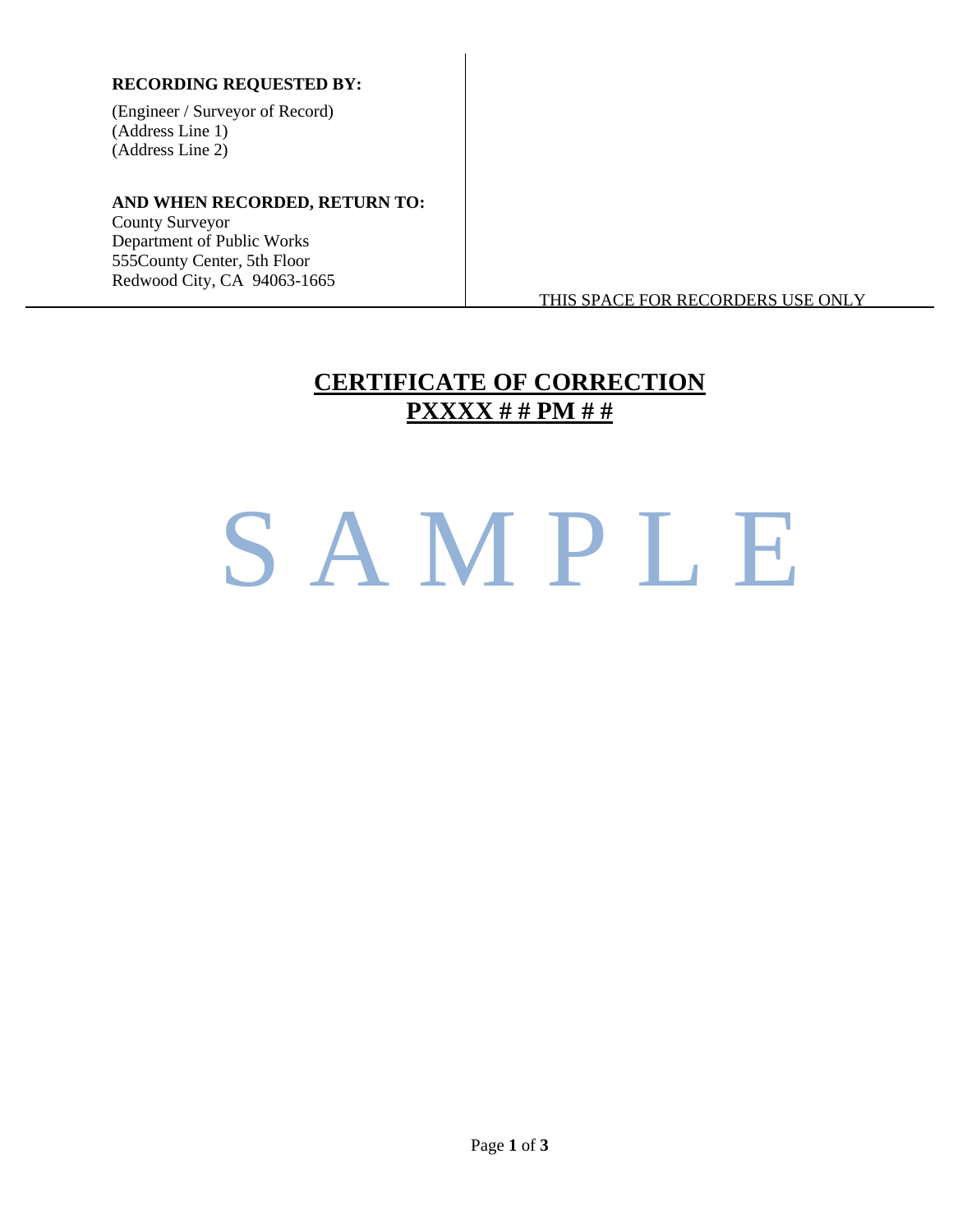# S A M P L E

### **CERTIFICATE OF CORRECTION PXXXX # # PM # #**

THE CORRECTIONS MADE SET FORTH IN DETAIL ARE:

1. ON SHEET TWO IN THE 60 SCALE MAP – THE BEARING SHOWN ON THE NORTHERLY RIGHT OF WAY LINE OF MAIN STREET **NORTH** 47 DEGREES 04 MINUTES 28 SECONDS EAST SHOULD READ **SOUTH** 47 DEGREES 04 MINUTES 28 SECONDS EAST.

2. ON SHEET TWO IN THE 60 SCALE MAP – THE BEARING SHOWN ON THE NORTHERLY RIGHT OF WAY LINE OF MAIN STREET BETWEEN FIRST AVENUE AND SECOND AVENUE **NORTH** 46 DEGREES 56 MINUTES 46 SECONDS EAST SHOULD READ **SOUTH** 46 DEGREES 56 MINUTES 46 SECONDS EAST.

3. ON SHEET TWO, THE MONUMENT SHOWN AS "TO BE SET" AT THE SOUTHERLY TERMINUS OF THE WEST LINE OF LOT 1 WAS SET 5 FEET SOUTHERLY ON THE PROJECTION OF SAID LINE DUE TO THE LOCATION OF AN EXISTING FENCE.

THE RECORD OWNERS AFFECTED BY THIS CHANGE ARE:

- 1. (FEE OWNERS AT THE TIME OF THE CERTIFICATE OF CORRECTION)
- 2. (FEE OWNERS AT THE TIME OF THE CERTIFICATE OF CORRECTION)